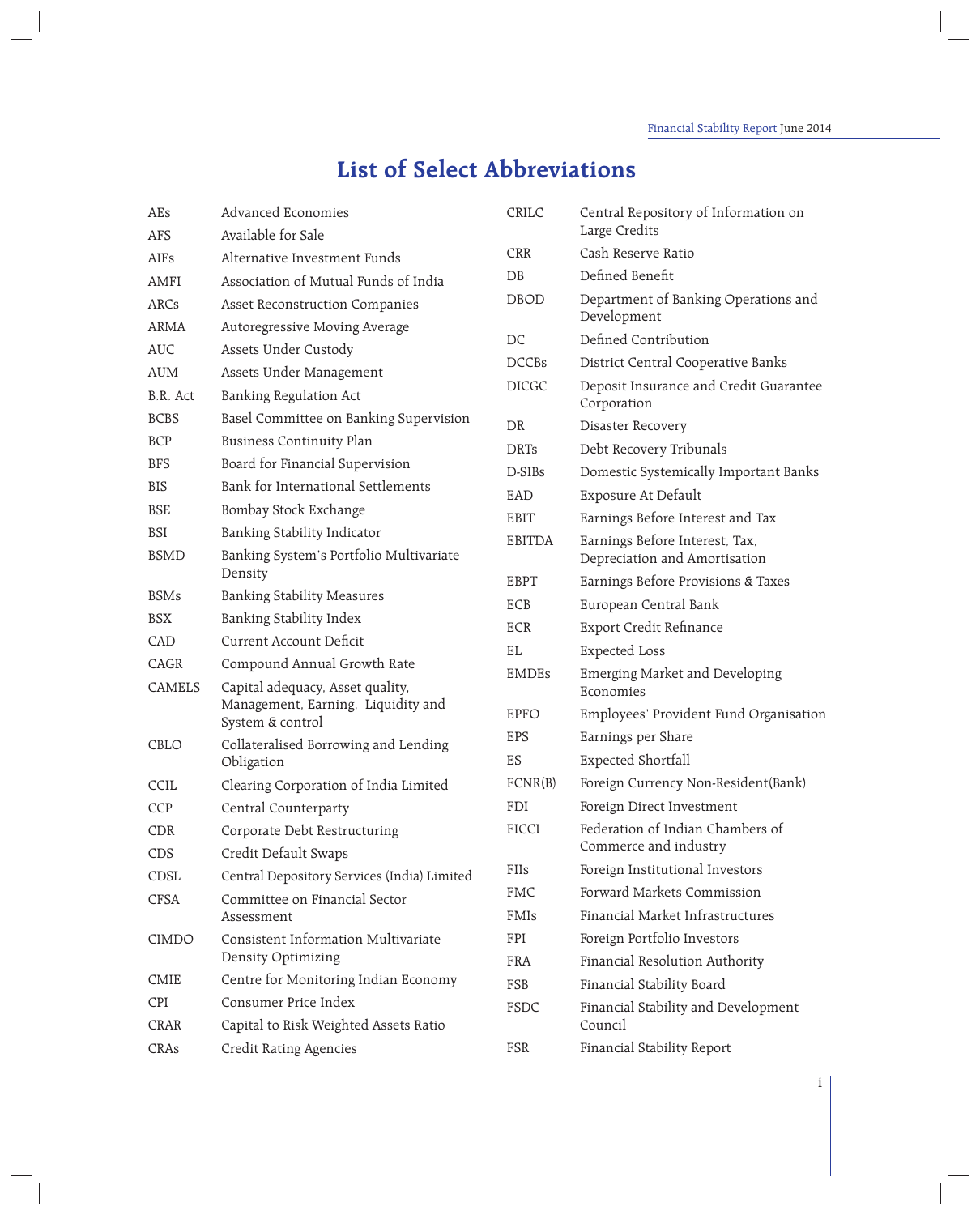| FY            | Financial Year                                          | NII               | Net Interest Income                                         |
|---------------|---------------------------------------------------------|-------------------|-------------------------------------------------------------|
| GCF           | Gross Capital Formation                                 | <b>NNPAs</b>      | Net Non-Performing Advances                                 |
| GDP           | Gross Domestic Product                                  | <b>NPAs</b>       | Non Performing Advances                                     |
| GFD           | Gross Fiscal Deficit                                    | <b>NPS</b>        | National Pension System                                     |
| <b>GLAC</b>   | Gone-Concern Loss-Absorbing Capacity                    | NRI               | Non-Resident Indian                                         |
| <b>GNPA</b>   | Gross Non-Performing Advances                           | <b>NSDL</b>       | National Securities Depository Limited                      |
| GPD           | Gross Primary Deficit                                   | <b>NSE</b>        | National Stock Exchange                                     |
| G-Sec         | <b>Government Securities</b>                            | <b>NSSO</b>       | National Sample Survey Organisation                         |
| G-SIBs        | Global Systemically Important Banks                     | OBS               | Off Balance Sheet                                           |
| <b>HFT</b>    | Held for Trading                                        | ODIs              | Offshore Derivatives Instruments                            |
| HQLAs         | High Quality Liquid Assets                              | <b>OTC</b>        | Over The Counter                                            |
| <b>HTM</b>    | Held to Maturity                                        | PSS               | Payment and Settlement System                               |
| <b>IADI</b>   | International Association of Deposit                    | P <sub>2</sub> P  | Peer-to-Peer                                                |
|               | Insurers                                                | PAT               | Profit After Tax                                            |
| <b>IIP</b>    | Index of Industrial Production                          | P-B ratio         | Price-to-Book Value Ratio                                   |
| <b>INR</b>    | Indian Rupee                                            | PBT               | Profit Before Tax                                           |
| <b>IOSCO</b>  | International Organisation of Securities<br>Commissions | <b>PCA</b>        | Prompt Corrective Action                                    |
| <b>IPOs</b>   | Initial Public Offers                                   | PCR               | Provision Coverage Ratio                                    |
| IRB           | Internal Risk Based                                     | PD                | Probability of Default                                      |
| <b>IRDA</b>   | Insurance Regulatory and Development                    | PDs               | Primary Dealers                                             |
|               | Authority                                               | PFE               | Potential Future Exposure                                   |
| IT            | Information Technology                                  | PFMs              | Pension Fund Managers                                       |
| JPoD          | Joint Probability of Default                            | PFRDA             | Pension Fund Regulatory and                                 |
| KYC           | Know Your Client                                        | PNs               | Development Authority                                       |
| LAF           | Liquidity Adjustment Facility                           |                   | Promissory Notes<br>Probabilities of Distress               |
| LCR           | Liquidity Coverage Ratio                                | PoDs              |                                                             |
| <b>LGD</b>    | Loss Given Default                                      | PONV              | Point of Non-Viability                                      |
| MFs           | Mutual Funds                                            | PPI               | Prepaid Payment Instruments<br>Public Sector Banks          |
| MMFs          | Money Market Funds                                      | PSBs              |                                                             |
| <b>MSF</b>    | Marginal Standing Facility                              | QQE               | Quantitative and Qualitative Easing                         |
| <b>MTM</b>    | Mark to Market                                          | QIBs              | Qualified Institutional Buyers<br>Quantitative Impact Study |
| <b>NABARD</b> | National Bank for Agriculture and Rural<br>Development  | QIS<br><b>RBI</b> | Reserve Bank of India                                       |
| <b>NBFCs</b>  | Non Banking Financial Companies                         | <b>RBS</b>        | Risk Based Supervision                                      |
|               | NBFCs-ND- Non Banking Financial Companies-Non-          | RCS               | Registrar of Co-operative Societies                         |
| SI            | Deposit Taking-Systemically Important                   | RD                | Revenue Deficit                                             |
| NDS-OM        | NegotiatedDealingSystem-OrderMatching                   | <b>REER</b>       | Real Effective Exchange Rate                                |
| <b>NDTL</b>   | Net Demand and Time Liabilities                         | RMBS              | Residential Mortgage Backed Securities                      |
| <b>NFCs</b>   | Non-Financial Companies                                 | RoA               | Return on Assets                                            |